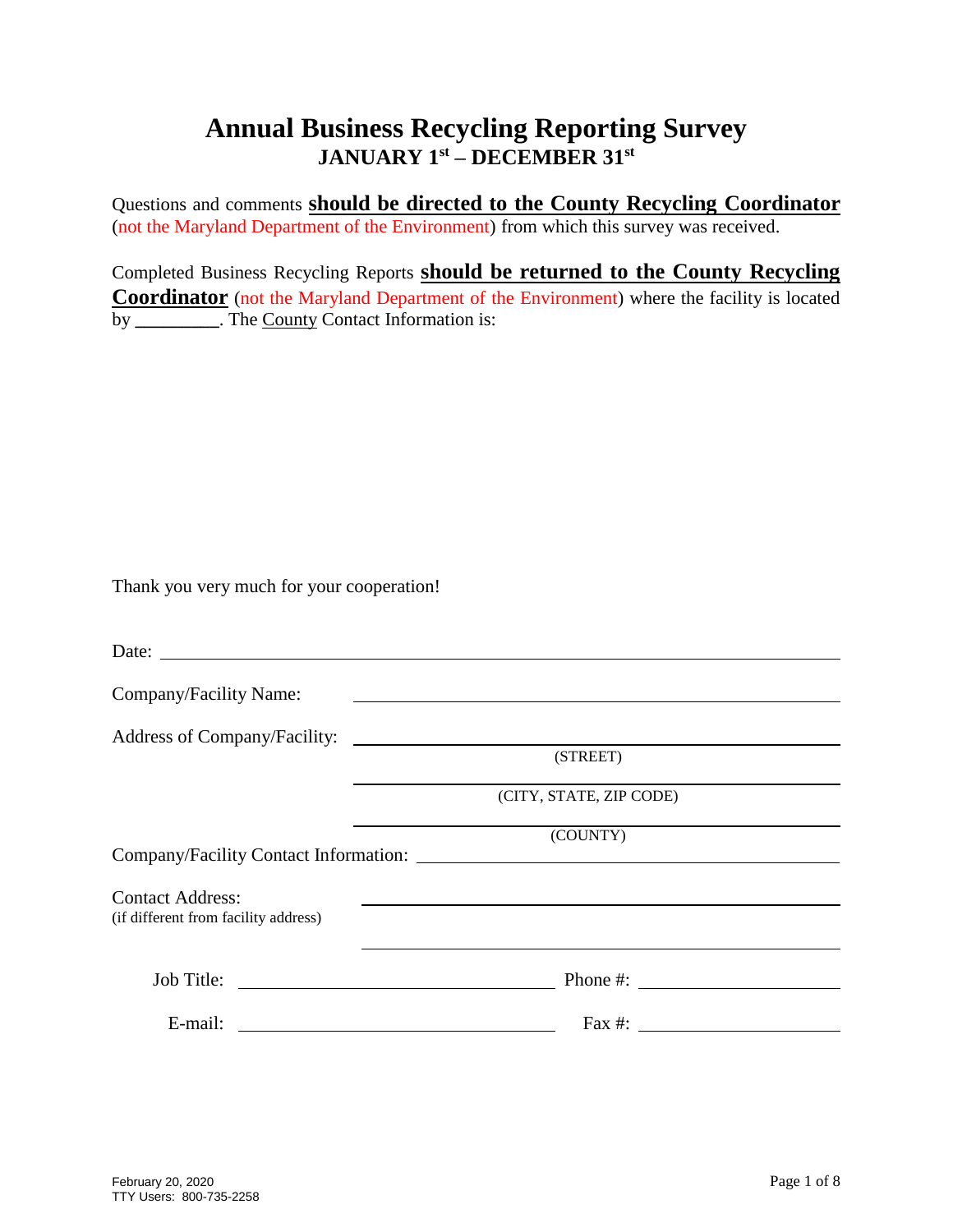#### **A1. Solid Waste Contractors**

These are the entities that remove the disposed waste materials from the company/facility – not who collects the material throughout the company/facility such as house keeping or custodial staff.

**Solid Waste** (*i.e.*, trash) **Contractor/Hauler(s):** 

**A1a.** To which Maryland Permitted Solid Waste Acceptance Facility (MPSWAF) was the waste disposed (see "Maryland Permitted Solid Waste Acceptance Facilities" list available in the "County Coordinator Resources" section on MDE's waste diversion web page at [www.mde.maryland.gov/recycling\)](http://www.mde.maryland.gov/recycling) by each of the company/facility solid waste contractor(s)?If the waste was not captured by any MPSWAF, please report as such.

**NOTE:** There is no need to track the waste disposed to the end market. Only the 1<sup>st</sup> MPSWAF needs to be listed. For example if Acme Inc., sent their waste to MPSWAF 1 who sent it to MPSWAF 2 who sent it to Virginia Landfill 1, the waste only needs to be tracked to MPSWAF 1 (*e.g.*, Acme Inc. – MPSWAF 1). If, however, Acme Inc., sent their waste directly to Virginia Landfill 1, then they need to report that the waste for Acme was not captured by a MPSWAF (*e.g.*, Acme Inc. – no MPSWAF).

**A2. Option 1 – Waste Disposed** (Complete Section A2 **ONLY** if waste disposed by a solid waste contractor is NOT captured by a MPSWAF. See Section A1a, above.). Waste disposed totals reported in this section must also be reported in "Table A1 – Waste Disposed" of the "MRA Tonnage Reporting Survey".

| <b>Waste Hauler</b> | <b>City/State</b><br>Waste<br><b>Disposed Sent</b> | Type of Facility * | Waste Type ** | <b>Total Waste</b><br><b>Disposed (tons)</b> |
|---------------------|----------------------------------------------------|--------------------|---------------|----------------------------------------------|
|                     |                                                    |                    |               |                                              |
|                     |                                                    |                    |               |                                              |
|                     |                                                    |                    |               |                                              |
|                     |                                                    |                    |               |                                              |
|                     |                                                    |                    |               |                                              |
|                     |                                                    |                    |               |                                              |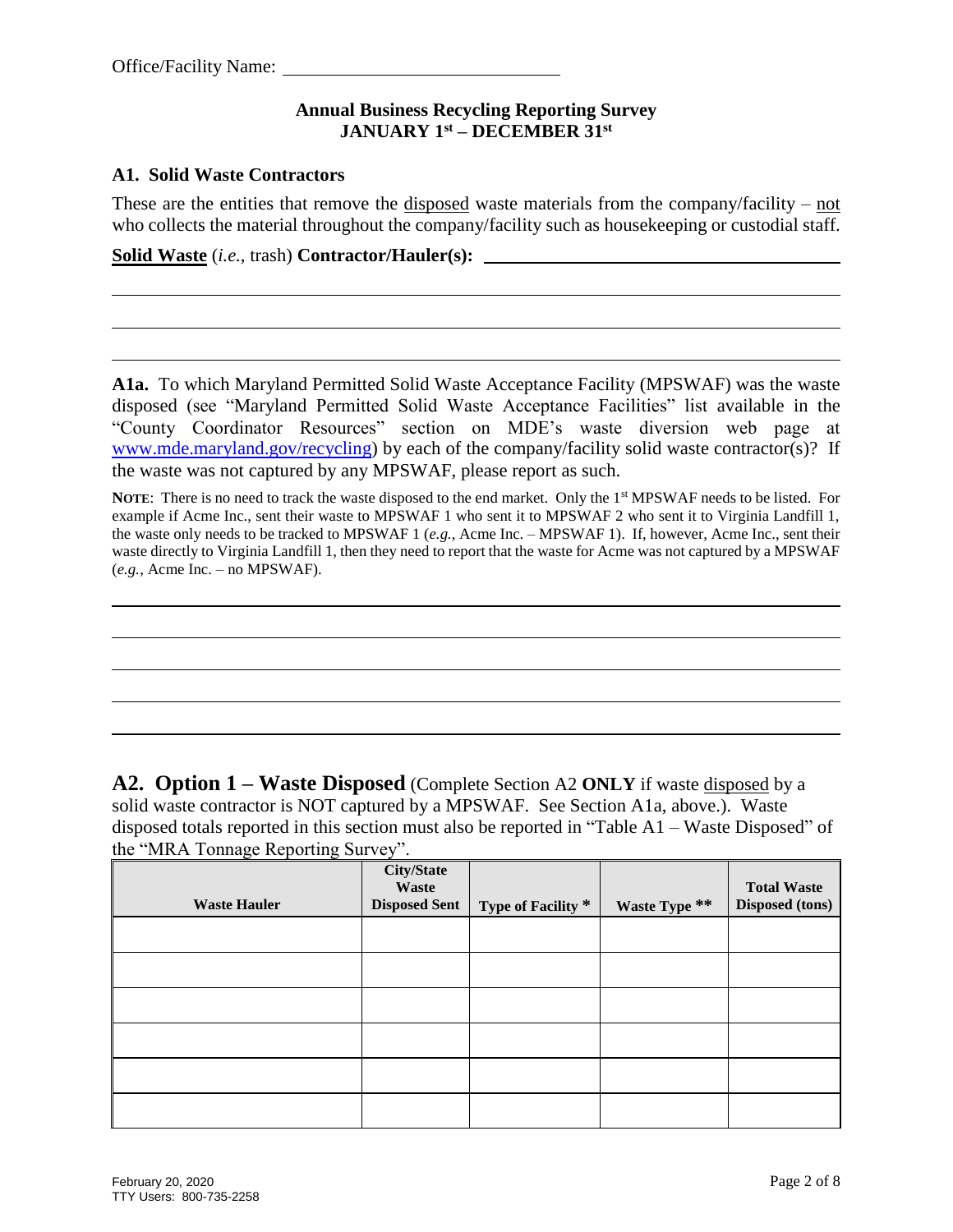| <b>Waste Hauler</b> | <b>City/State</b><br>Waste<br><b>Disposed Sent</b> | Type of Facility * | Waste Type ** | <b>Total Waste</b><br><b>Disposed (tons)</b> |
|---------------------|----------------------------------------------------|--------------------|---------------|----------------------------------------------|
|                     |                                                    |                    |               |                                              |
|                     |                                                    |                    |               |                                              |
| <b>TOTAL</b>        |                                                    |                    |               |                                              |

**\*** Categories include landfill, incinerator, processing facility, transfer station.

**\*\*** Categories include but not limited to: mixed trash, appliances, asbestos, asphalt, construction & demolition, food, incinerator ash, land**clearing** debris, land**scaping** debris, medical waste, metal, sewage sludge, soil, textiles (*e.g.*, clothes, mattresses, etc.), tires, and other (please detail).

### **Option 2 – Waste Disposed** (Use **ONLY** if A2, Option 1 is not available.)

Calculate approximate tons of waste disposed. The next chart and table will help you determine the amount of solid waste **disposed** by your facility. Number of solid waste dumpsters used by your facility:

| $2 \text{ yd}^3$ dumpster(s)  | $30 \text{ yd}^3$ open top(s)  |
|-------------------------------|--------------------------------|
| 4 yd <sup>3</sup> dumpster(s) | $20 \text{ yd}^3$ compactor(s) |
| 6 yd <sup>3</sup> dumpster(s) | $30 \text{ yd}^3$ compactor(s) |
| $8 \text{ yd}^3$ dumpster(s)  |                                |
| $20 \text{ yd}^3$ open top(s) |                                |

Use the information above to complete the following table. (Note: Compactor totals need to be calculated in the rows indicated with "Compactor" in the "Size of dumpster  $(yd<sup>3</sup>)$ " column at the end of the table.)

| Size of<br>dumpster<br>(yd <sup>3</sup> s) | $\mathbf X$  | No. of this<br><b>Type of</b><br>dumpster | $\mathbf X$ | <b>Frequency</b><br>of pick-<br>up/week | $\mathbf{X}$ | $\mathbf{Yd}^3\mathbf{s}$ to<br>tons(0.1)<br>ratio | $=$ | <b>Tons/week</b> | $\mathbf{X}$ | No. of weeks<br>/year operating<br>between<br>Jan-Dec | $=$ | <b>Total tons of waste</b><br>disposed between<br>Jan-Dec |
|--------------------------------------------|--------------|-------------------------------------------|-------------|-----------------------------------------|--------------|----------------------------------------------------|-----|------------------|--------------|-------------------------------------------------------|-----|-----------------------------------------------------------|
| <b>Ex.: 8</b>                              | $\mathbf{X}$ | $\overline{2}$                            | $\mathbf X$ | $\overline{2}$                          | $\mathbf{x}$ | 0.1                                                | $=$ | 3.2              | $\mathbf{x}$ | 52                                                    | $=$ | 166.4                                                     |
|                                            |              |                                           |             |                                         |              |                                                    |     |                  |              |                                                       |     |                                                           |
|                                            |              |                                           |             |                                         |              |                                                    |     |                  |              |                                                       |     |                                                           |
|                                            |              |                                           |             |                                         |              |                                                    |     |                  |              |                                                       |     |                                                           |
|                                            |              |                                           |             |                                         |              |                                                    |     |                  |              |                                                       |     |                                                           |
|                                            |              |                                           |             |                                         |              |                                                    |     |                  |              |                                                       |     |                                                           |
|                                            |              |                                           |             |                                         |              |                                                    |     |                  |              |                                                       |     |                                                           |
|                                            |              |                                           |             |                                         |              |                                                    |     |                  |              |                                                       |     |                                                           |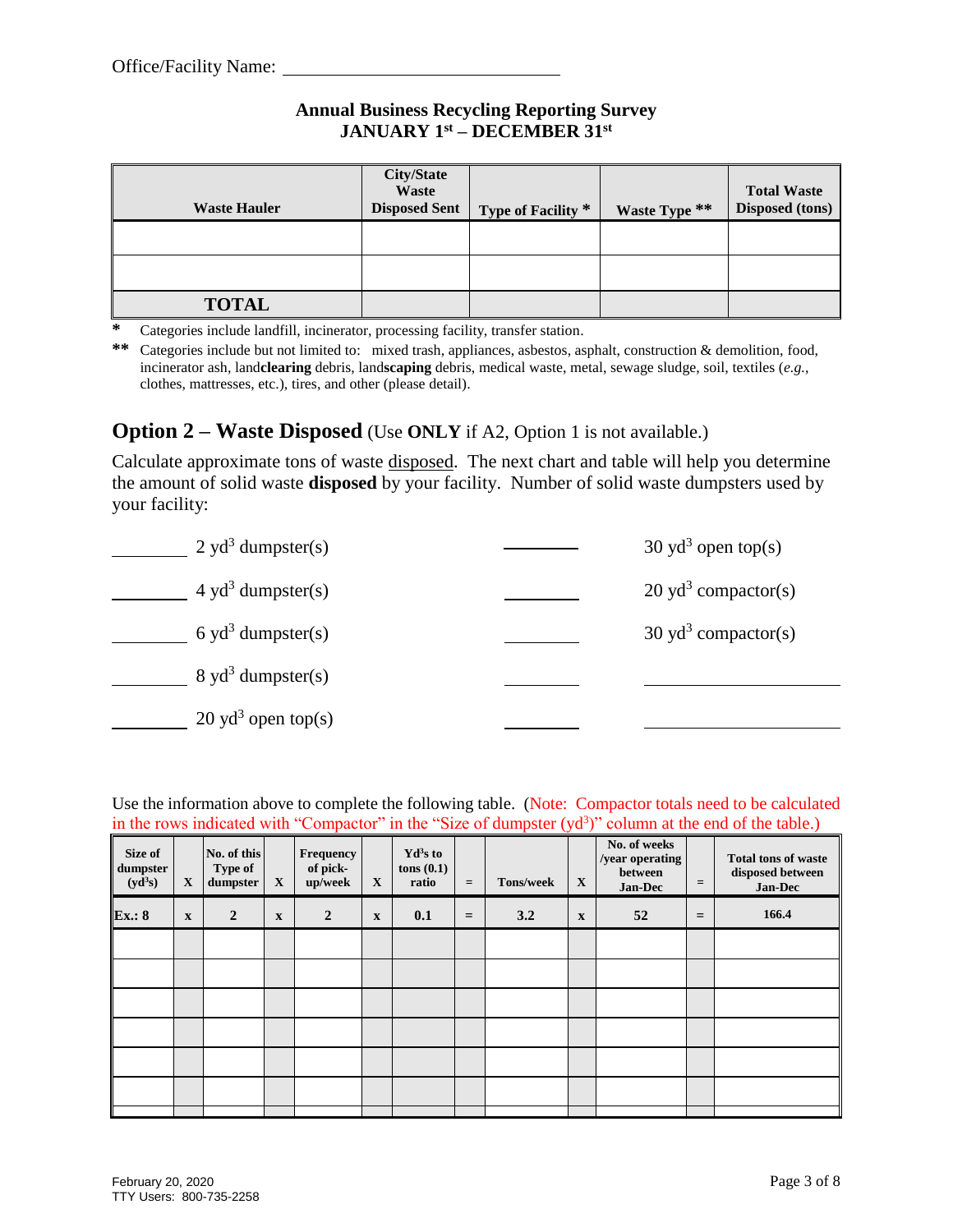| Size of<br>dumpster<br>(yd <sup>3</sup> s)           | X           | No. of this<br>Type of<br>dumpster | $\mathbf X$  | <b>Frequency</b><br>of pick-<br>up/week | X           | $\mathbf{Yd}^3\mathbf{s}$ to<br>tons(0.1)<br>ratio | $=$ | <b>Tons/week</b> | X           | No. of weeks<br>/year operating<br>between<br><b>Jan-Dec</b> | $=$ | <b>Total tons of waste</b><br>disposed between<br><b>Jan-Dec</b> |
|------------------------------------------------------|-------------|------------------------------------|--------------|-----------------------------------------|-------------|----------------------------------------------------|-----|------------------|-------------|--------------------------------------------------------------|-----|------------------------------------------------------------------|
|                                                      |             |                                    |              |                                         |             |                                                    |     |                  |             |                                                              |     |                                                                  |
| Compactor                                            | X           |                                    | X            |                                         | $\mathbf X$ | 0.34                                               | $=$ |                  | $\mathbf X$ |                                                              | $=$ |                                                                  |
| Compactor                                            | $\mathbf x$ |                                    | $\mathbf{x}$ |                                         | $\mathbf X$ | 0.34                                               | $=$ |                  | X           |                                                              | $=$ |                                                                  |
| Compactor                                            | X           |                                    | $\mathbf X$  |                                         | $\mathbf X$ | 0.34                                               | $=$ |                  | $\mathbf x$ |                                                              | $=$ |                                                                  |
| Total Solid Waste Disposed from Your Agency Location |             |                                    |              |                                         |             |                                                    |     | tons             |             |                                                              |     |                                                                  |

## **B1. Recycling Materials**

| <b>CATEGORY</b>                           | <b>MATERIALS</b>                                                                       | <b>TONS</b><br><b>RECYCLED*</b> | <b>CONTRACTOR/MARKET</b><br>for MATERIAL |
|-------------------------------------------|----------------------------------------------------------------------------------------|---------------------------------|------------------------------------------|
| <b>COMMINGLED</b><br><b>CONTAINERS</b>    | <b>Commingled Containers</b>                                                           |                                 |                                          |
| <b>COMPOSTED/</b><br>MULCHED <sup>1</sup> | Food Waste (composted/mulched<br>only - also see "Food Waste" in<br>"Other Materials") |                                 |                                          |
|                                           | Landclearing Debris                                                                    |                                 |                                          |
|                                           | <b>Brush and Branches</b>                                                              |                                 |                                          |
|                                           | Landscaping Debris<br>Grass                                                            |                                 |                                          |
|                                           | Leaves                                                                                 |                                 |                                          |
|                                           | Mixed Yard Waste                                                                       |                                 |                                          |
|                                           | MSW Composted <sup>2</sup>                                                             |                                 |                                          |
|                                           | Wood Materials <sup>3</sup>                                                            |                                 |                                          |
|                                           | Other <sup>5</sup> :                                                                   |                                 |                                          |
| <b>GLASS</b>                              | <b>Brown Glass</b>                                                                     |                                 |                                          |
|                                           | <b>Clear Glass</b>                                                                     |                                 |                                          |
|                                           | <b>Green Glass</b>                                                                     |                                 |                                          |
|                                           | <b>Mixed Glass</b>                                                                     |                                 |                                          |
|                                           | <b>Fluorescent Lights</b>                                                              |                                 |                                          |
|                                           | Other <sup><math>5</math></sup> :                                                      |                                 |                                          |
| <b>METALS</b>                             | Aluminum Cans                                                                          |                                 |                                          |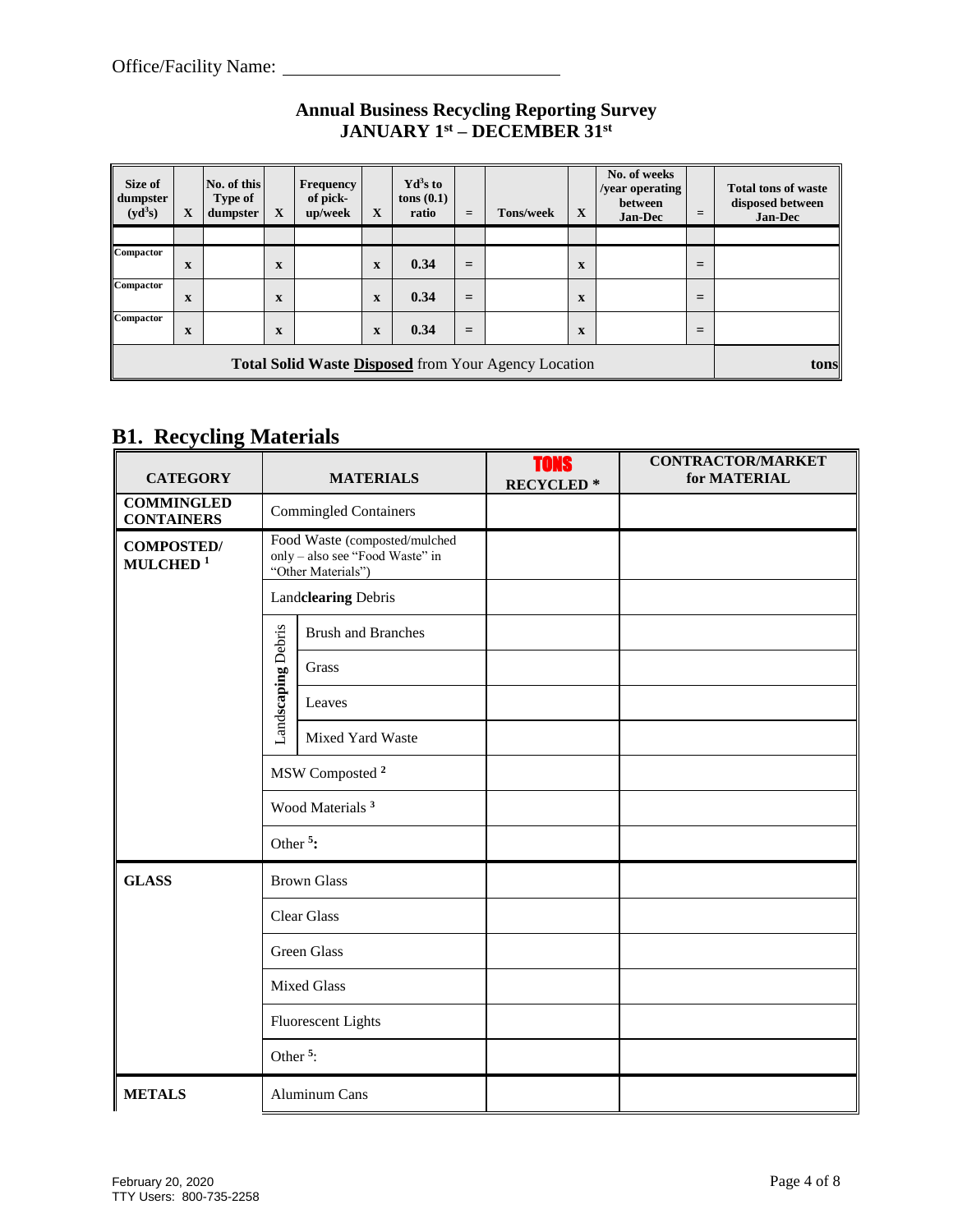| <b>CATEGORY</b>                  | <b>MATERIALS</b>                            | <b>TONS</b><br><b>RECYCLED*</b> | <b>CONTRACTOR/MARKET</b><br>for MATERIAL |
|----------------------------------|---------------------------------------------|---------------------------------|------------------------------------------|
|                                  | Lead-Acid (Auto) Batteries                  |                                 |                                          |
|                                  | <b>Litho Plates</b>                         |                                 |                                          |
|                                  | Mixed Cans (Aluminum & Tin/Steel)           |                                 |                                          |
|                                  | Oil Filters                                 |                                 |                                          |
|                                  | Scrap Automobiles                           |                                 |                                          |
|                                  | Scrap Metal                                 |                                 |                                          |
|                                  | Tin/Steel Cans                              |                                 |                                          |
|                                  | White Goods                                 |                                 |                                          |
|                                  | Other <sup><math>5</math></sup> :           |                                 |                                          |
| <b>PAPER</b>                     | Corrugated Cardboard                        |                                 |                                          |
|                                  | Magazines                                   |                                 |                                          |
|                                  | Mixed Paper                                 |                                 |                                          |
|                                  | Newspaper                                   |                                 |                                          |
|                                  | Office/Computer/White Paper                 |                                 |                                          |
|                                  | <b>Telephone Directories</b>                |                                 |                                          |
|                                  | Other <sup>5</sup> :                        |                                 |                                          |
| <b>PLASTIC</b>                   | Film Plastic                                |                                 |                                          |
|                                  | Mixed Plastic bottles                       |                                 |                                          |
|                                  | Shrink Wrap                                 |                                 |                                          |
|                                  | Other <sup><math>5</math></sup> :           |                                 |                                          |
| <b>OTHER</b><br><b>MATERIALS</b> | Antifreeze                                  |                                 |                                          |
|                                  | Animal Protein/Solid Fat                    |                                 |                                          |
|                                  | Asphalt                                     |                                 |                                          |
|                                  | Coal Ash (Fly Ash, Pozzolan)                |                                 |                                          |
|                                  | Concrete                                    |                                 |                                          |
|                                  | <b>Construction &amp; Demolition Debris</b> |                                 |                                          |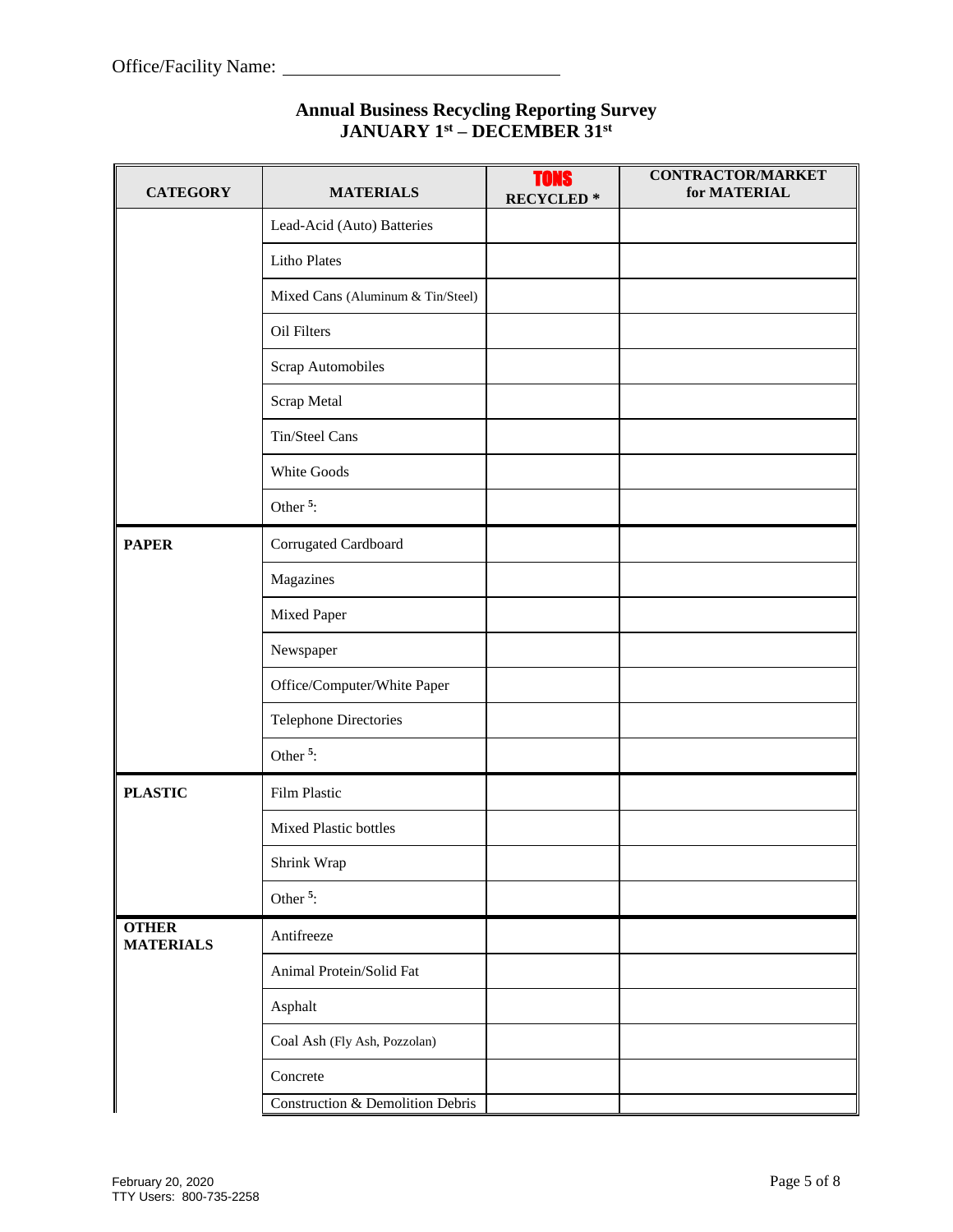| <b>CATEGORY</b>                 | <b>MATERIALS</b>                                       | <b>TONS</b><br><b>RECYCLED*</b> | <b>CONTRACTOR/MARKET</b><br>for MATERIAL |
|---------------------------------|--------------------------------------------------------|---------------------------------|------------------------------------------|
|                                 |                                                        |                                 |                                          |
|                                 | Electronics/Computer Equipment                         |                                 |                                          |
|                                 | Food Waste (non-<br>composted/mulched)                 |                                 |                                          |
|                                 | Industrial Fluids (e.g., cleaning<br>pesticides, etc.) |                                 |                                          |
|                                 | MSW-to-Energy Ash                                      |                                 |                                          |
|                                 | Pallets (Refurbished)                                  |                                 |                                          |
|                                 | Sewage Sludge                                          |                                 |                                          |
|                                 | Soil                                                   |                                 |                                          |
|                                 | Textiles                                               |                                 |                                          |
|                                 | <b>Toner Cartridges</b>                                |                                 |                                          |
|                                 | Tires (Recycled) <sup>4</sup>                          |                                 |                                          |
|                                 | Tires (Retread)                                        |                                 |                                          |
|                                 | Tires (Cement Kiln $-12%$ of total)                    |                                 |                                          |
|                                 | Waste Oil                                              |                                 |                                          |
|                                 | Other <sup>5</sup> :                                   |                                 |                                          |
|                                 | Other <sup>5</sup> :                                   |                                 |                                          |
|                                 | Other <sup><math>5</math></sup> :                      |                                 |                                          |
| <b>Total from Table B1b</b>     |                                                        |                                 |                                          |
| <b>TOTAL TONS MRA MATERIALS</b> |                                                        | tons                            |                                          |

One ton = 2,000 pounds. See volume to weight conversion table on page 8 to help determine tonnages.

**1** The material must be composted or mulched and marketed! **Simply spreading a material on a field DOES NOT constitute a composted/mulched material and does not count as a recyclable material.** Composted/mulched material that ends up being disposed in a landfill does not count as a recyclable material.

**2** Consists of non-source-separated MSW materials (*i.e.*, trash).

**3** Includes recycling of wood products (*e.g.*, pallets, crates, barrels, wood furniture, canes, crutches, etc.). **Materials must be mulched or composted ONLY.** Otherwise, include in "Other Materials" category.

**4** Tires that are recycled into new products containing rubber (*e.g.*, trashcans, storage containers, rubberized asphalt, etc.), and use of whole tires for playground and reef construction. T**ires sent to an incinerator DO NOT count as recycling.**

**5** List the material. If space is needed for additional materials, please use Table B1b.

## **B1b. Other Recycling Materials**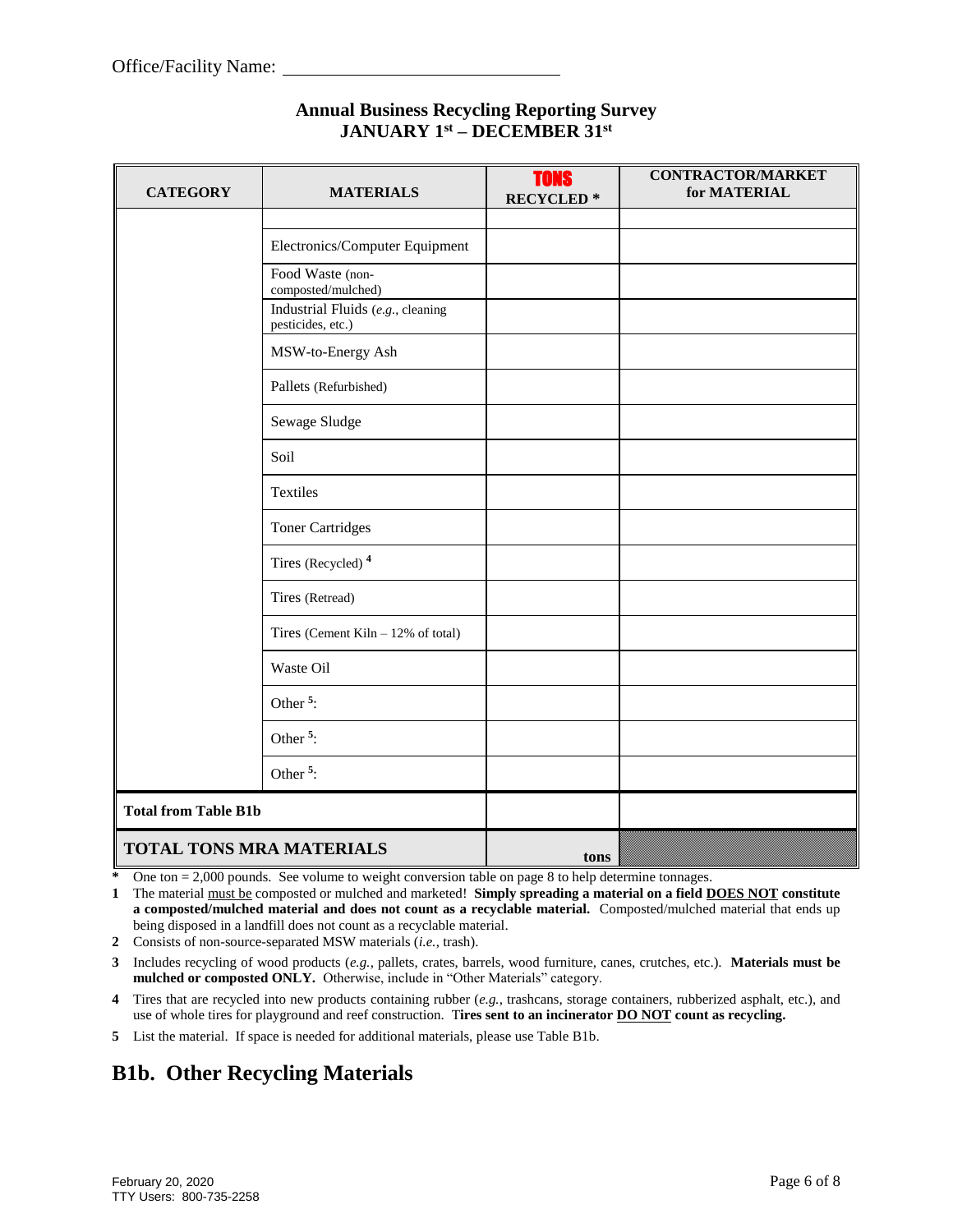| <b>CATEGORY / RECYCLABLE</b><br>(e.g., Metals/Litho Plates) | <b>TONS</b><br>$RECYCLED*$ | <b>CONTRACTOR/MARKET</b><br>for MATERIAL |
|-------------------------------------------------------------|----------------------------|------------------------------------------|
|                                                             |                            |                                          |
|                                                             |                            |                                          |
|                                                             |                            |                                          |
|                                                             |                            |                                          |
|                                                             |                            |                                          |
|                                                             |                            |                                          |
|                                                             |                            |                                          |
|                                                             |                            |                                          |
|                                                             |                            |                                          |
|                                                             |                            |                                          |
|                                                             |                            |                                          |
|                                                             |                            |                                          |
|                                                             |                            |                                          |
| TOTAL (Report in "Total from Table B1b" in Table B1)        |                            |                                          |
|                                                             | tons                       |                                          |

#### 

I certify, to the best of my knowledge, that the totals claimed on this form are accurate and based upon actual records. These tonnage records will be made available to MDE for auditing purposes, if requested.

### **FACILITY CONTACT (or County Contact if completing for the business)**

Signature

Print Name and Title Date